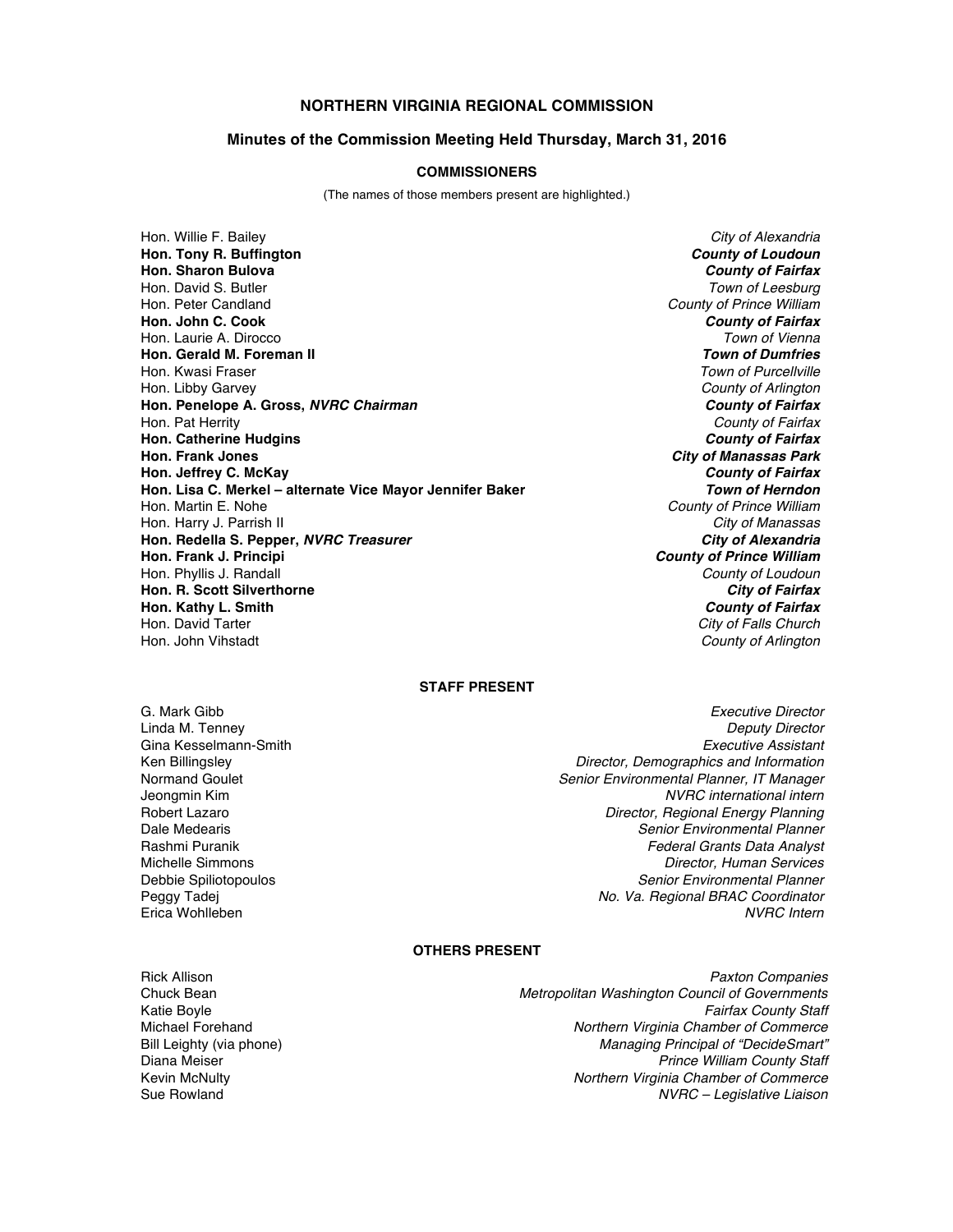Summary Minutes of the Commission March 31, 2016 Page 2

ALLEGIANCE

CALL TO ORDER Chairman Gross called the meeting to order at 7:35 p.m.

PLEDGE OF The Pledge of Allegiance was recited by all present.

ROLL CALL The roll was called and all members present or absent were noted for the record.

APPRECIATION Chairman Gross introduced the monthly Chairman's "Thank you Award" and selected two staff members at NVRC for this month: Erica Wohlleben and Rashmi Puranik.

> Chairman Gross also thanked Rick Allison and Paxton Companies for all the help during the Blanket Drive.

Blanket/Coat Drive Facts:

- 2015 was the  $3^{rd}$  year and the first to include coats
- In 2013 29,000 pounds of donations were collected
- In 2014, 39,180 pounds of donations were collected
- In 2015, 144,710 pounds of donations were collected. More than 4 times what was collected in 2013
- In 2015, 4,912 boxes were packed and shipped to Turkey

During the entire time Paxton has donated its services for free.

MINUTES Commissioner Bulova moved approval of the Commission meeting minutes of February 25, 2016. The motion was seconded by Commissioner Pepper and carried unanimously.

> Commissioner Buffington, Commissioner McKay, Commissioner Merkel's alternate Vice Mayor Baker and Commissioner Jones abstained, as they had not attended the last Commission meeting.

PRESENTATION 1 Chairman Gross introduced Bill Leighty, who joined the Commission Meeting by phone to give the Commissioners an update on "Go Virginia".

A memo was circulated that stated the following:

The legislation as adopted by the General Assembly (not yet signed by the Governor) establishes a statewide Virginia Growth and Opportunity Board (Board). The legislation creates a Fund to support the activities of the Board and calls for the creation of Regional Councils. The number of Regional Councils is at the discretion of the Board. The Board is made up of 22 members inclusive of three (voting) ex-officio members. As adopted, the General Assembly directly controls the appointment of 15 of the 22 appointees.

Membership of the Growth and Opportunity Board

Seven Members as appointed by the General Assembly:

- Four members of the House of Delegates including the Chairman of House Appropriations and three members appointed by the Speaker of the House.
- Three members of the Senate including the Chairman of the Senate Finance Committee and two members appointed by the Senate Rules Committee.

12 non-legislative members:

• Four appointed by the Speaker of the House, all of whom must be from different regions and must have extensive business backgrounds.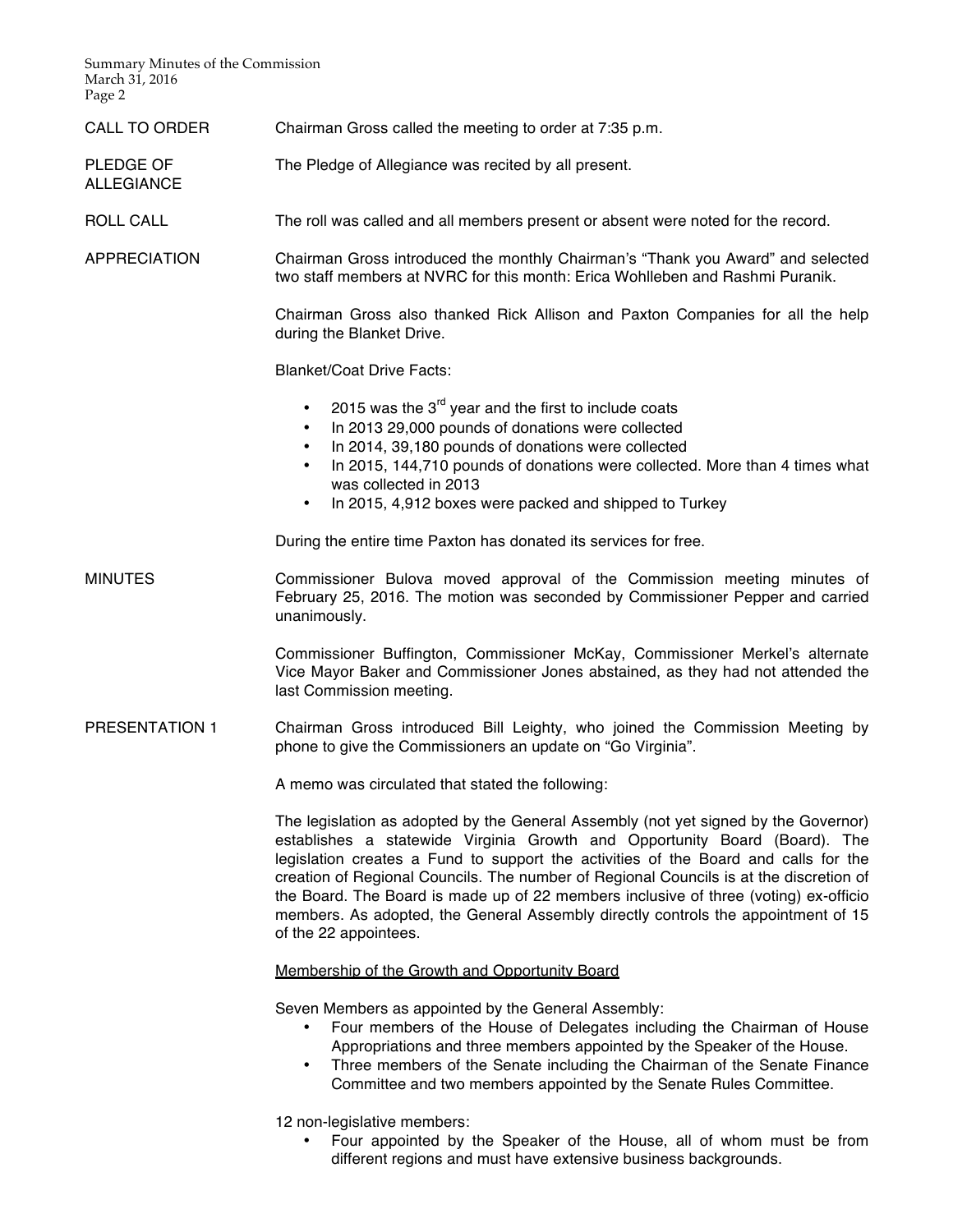- Four appointed by the Senate Committee on Rules, all of whom must be from different regions and must have extensive business backgrounds.
- Four appointed by the Governor, all of whom must be from different regions and must have extensive business backgrounds. At least two of the Governor's appointees shall represent areas other than those represented by Planning Districts 8, 15, 16 or 23.

Three ex-officio members with voting privileges from the following:

- Secretary of Agriculture and Forestry
- Secretary of Commerce and Trade
- Secretary of Education
- Secretary of Technology

# Powers and Duties of the Board

The legislation spells out numerous powers and duties of the Board, to include:

1. Designating regions for the purpose of administering this article.

2. Certifying qualifying regions and regional councils

3. Developing and implementing guidelines and procedures for application for and use of any funds

# Virginia Growth and Opportunity Fund

The legislation creates the aforementioned Fund for the purposes of this Act. As laid out in the legislation, "Moneys in the fund shall be used to facilitate regional collaboration on economic growth and diversification."

The legislation allocates funding as follows:

1. A portion of the Fund may be used to support the initial organizational efforts of each regional council, such as capacity building activities, project prioritization, and studies and analyses related to the development of an economic growth and diversification plan for the region, including identification of existing and prospective gaps in education and skills within the region;

2. A portion shall be reserved for specific projects in each region on the basis of a region's share of state population, based on population estimates by the Weldon Cooper Center for Public Service at the University of Virginia. However, the Board may cancel such reservation in whole or in part if, in the Board's judgment, the region has failed to establish a certified regional council or to otherwise meet the qualifications for grant funding in accordance with this article; and

3. A portion shall be competitively awarded on the basis of expected economic impact and outcomes with regard to a region's population.

# Formation of Regional Councils

The legislation calls for the following with respect to Regional Councils:

1. A regional council may be established in each region identified by the Board. There is no limit as to the number of persons serving on the regional council.

2. When there is no certified regional council in existence in a region, the Board may provide for the formation of a regional council by designating a formation committee.

3. A regional council shall include representatives from: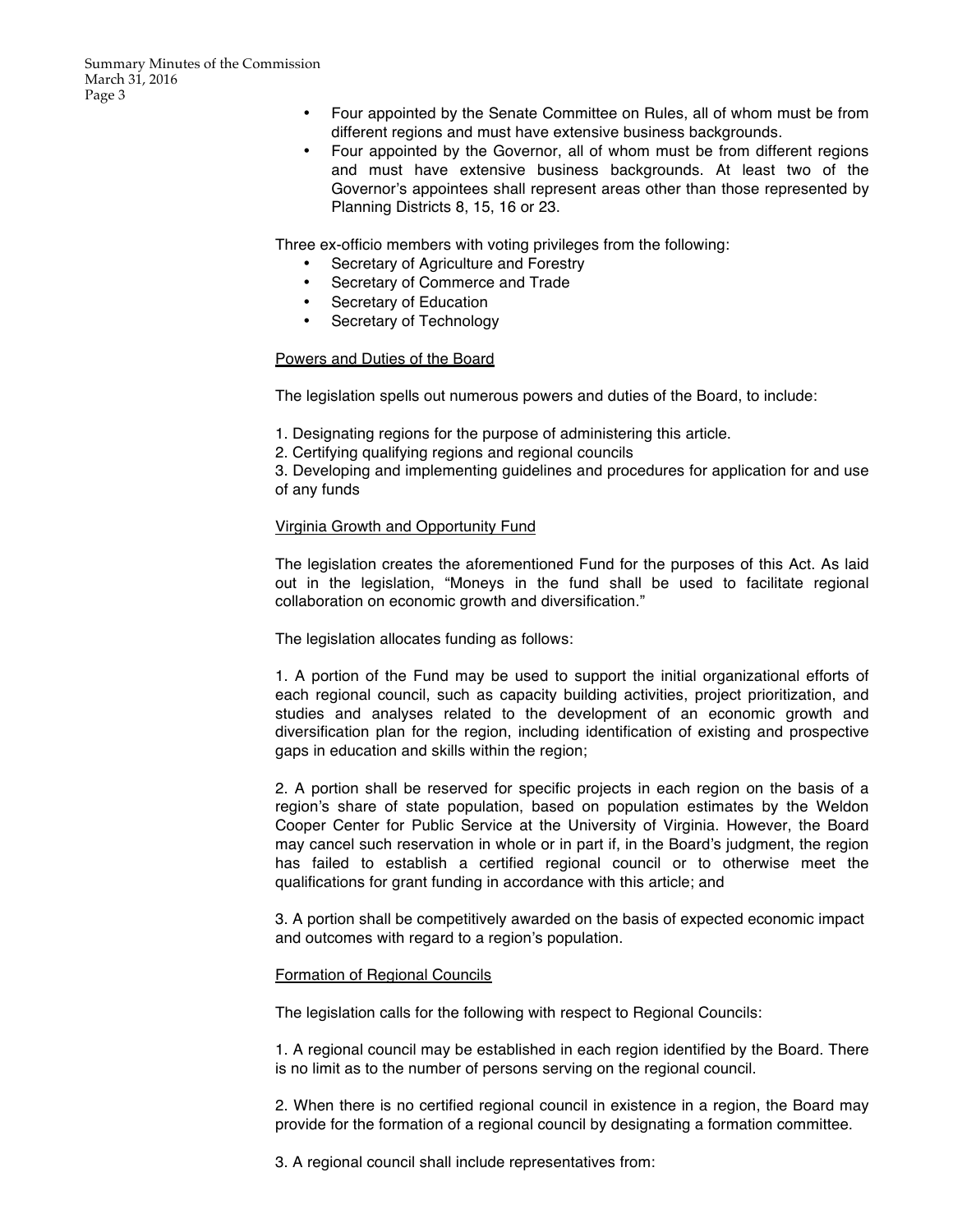a. The education sector, including school divisions, community colleges and public institutions of higher education

- b. The economic and workforce development sector
- c. Local government
- d. Planning District Commissions
- e. Nonprofit organizations
- f. Other entities that significantly affect regional economic or workforce development

A majority of the members of the regional council shall be from the private sector with demonstrated significant private-sector business experience. A regional council shall be chaired by a citizen member from the region with significant private sector business experience.

The Board shall certify that the regional council member selection process, membership, governance, structure, composition and leadership meet the requirements of this article and the program guidelines and procedures.

#### Award of Grants to Regional Councils

The legislation requires the Board to establish guidelines, procedures and objective criteria for the award and distribution of grants from the Fund to the regional councils.

It is imperative to note the following requirement:

"In order to qualify to receive grants from the Fund, a regional council shall develop an economic growth and diversification plan to (i) promote private-sector growth and opportunity in the region (ii) identify issues of economic competitiveness for the region, including gaps in education and skills required to meet existing and prospective employer needs within the region; and (iii) outline steps that the collaborating business, education and government entities in the region will pursue to expand economic opportunity, diversify the economy, and align workforce development activities with the education and skills needed by employers in the region."

#### Northern Virginia Regional Commission's Role

NVRC is well positioned to play a positive role in this project. NVRC is the only organization that serves the region with an objective role related to regional issues and activities. The newly established NoVaRegion Foundation provides the vehicle by which a regional council could be formed to apply to the Board for certification.

Mr. Leighty also gave a quick overview on how the Go Virginia Initiative started, emphasized that this is a bipartisan effort and said that it consists of 4 major components:

- 1. The Go Virginia Grants
- 2. Collaborative Economic Development Incentive
- 3. Research Incentive Fund / Investment Fund
- 4. Infrastructure Investments

Moreover, Mr. Leighty advised the Commissioners to define the regions themselves and decide who should be on the board.

*Questions and answers* Chairman Gross asked how NVRC should proceed. Mr. Gibb proposed to have this matter discussed in the Workforce Committee.

Commissioner Bulova questioned whether NVRC will have competition among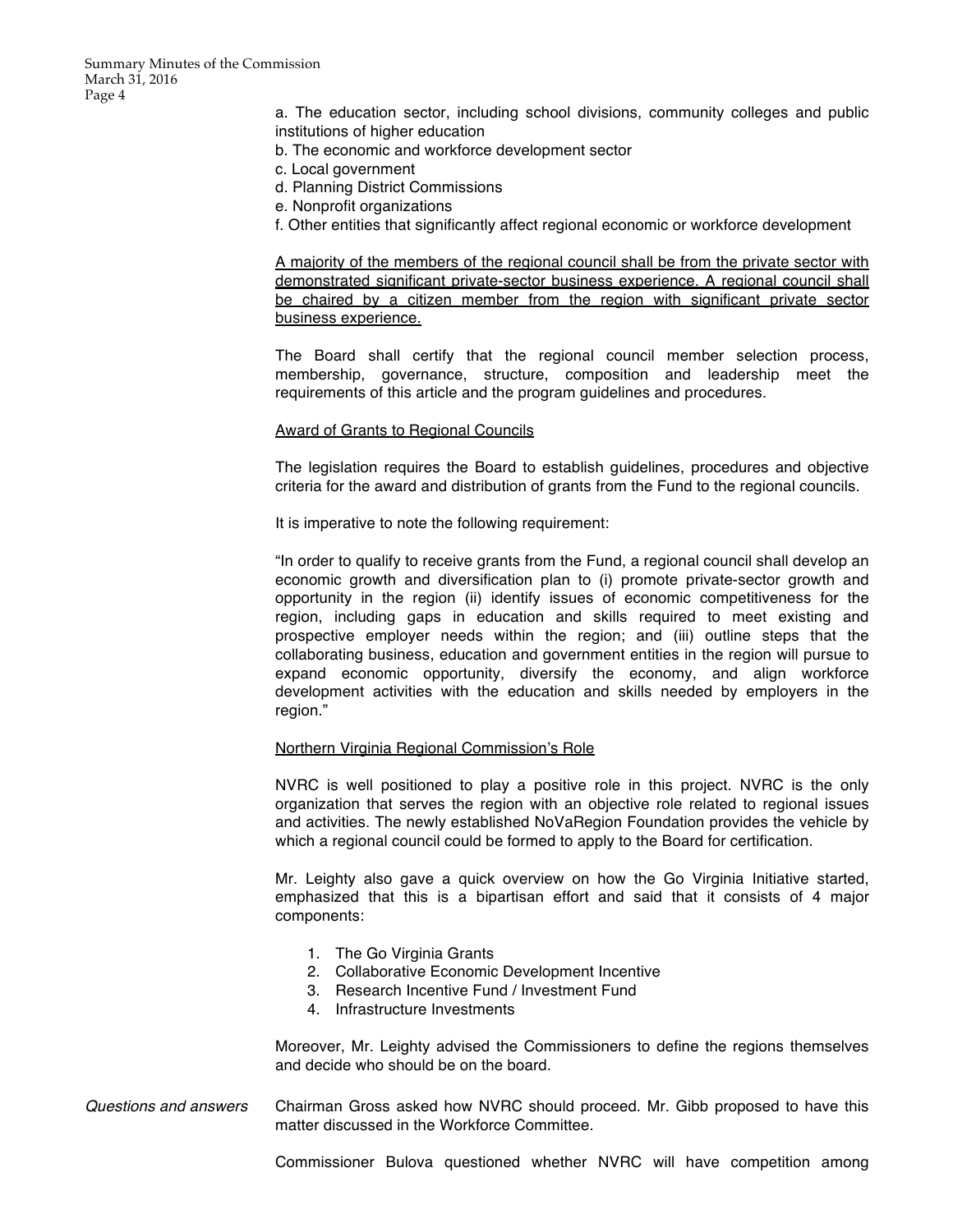regional organizations.

Chairman Gross responded that we should partner with those regional organizations, rather than compete against them.

Commissioner Smith asked when the regions will be decided. Mr. Leighty answered that once the state board is formed, the regions will be formed as well.

Commissioner Buffington asked for Go Virginia's mission statement. Mr. Leighty said that it is an attempt to reform the Virginia economy to make it more resilient in the future by utilizing the talents and ideas of each of the region separately rather than choosing a statewide approach.

Commissioner Gross added that the NoVaRegion Foundation could be the right structure for Go Virginia.

PRESENTATION 2 Chairman Gross welcomed and introduced Chuck Bean, the Executive Director of the Metropolitan Washington Council of Governments, who came to talk about the Global Cities Initiative.

> The Global Cities Initiative is a joint project of the Brookings Institution and JPMorgan Chase. Launched in 2012, the Global Cities Initiative helps public and private sector leaders grow their metropolitan economies by strengthening international connections and competitiveness.

> GCI is built on the concept that the global economy is a network of metropolitan economies, which are home to most of the world's population, production, finance, and sources of innovation. This initiative:

- Helps U.S. city and metropolitan leaders better leverage their global assets by unveiling the economic starting point of their communities on such key indicators as advanced manufacturing, exports, foreign direct investment, freight flow, and immigration.
- Provides these leaders with proven, actionable ideas for how to expand the global reach of their economies, building on best practices and policy innovations from across the nation and around the world.
	- Creates an international network of leaders from global cities intent upon deepening global trade relationships.

Greater Washington, composed of the District of Columbia, suburban Maryland, and Northern Virginia was selected by Brookings after a rigorous and competitive application process. The region has now begun work on creating a data-driven market assessment, which will evaluate the region's current export economy, support systems, and opportunities for growth. The region will then integrate those findings into a comprehensive metropolitan export plan aligning goals, strategies, tactics, and operational commitments.

Mr. Bean also commented on the Go Virginia Initiative and said that NVRC is a great fit for it. He also added that the Council of Governments (COG) could help.

*Questions and Answers* Commissioner Buffington asked for GCI's mission statement, which is "strengthening and diversifying regional economy by increasing exports".